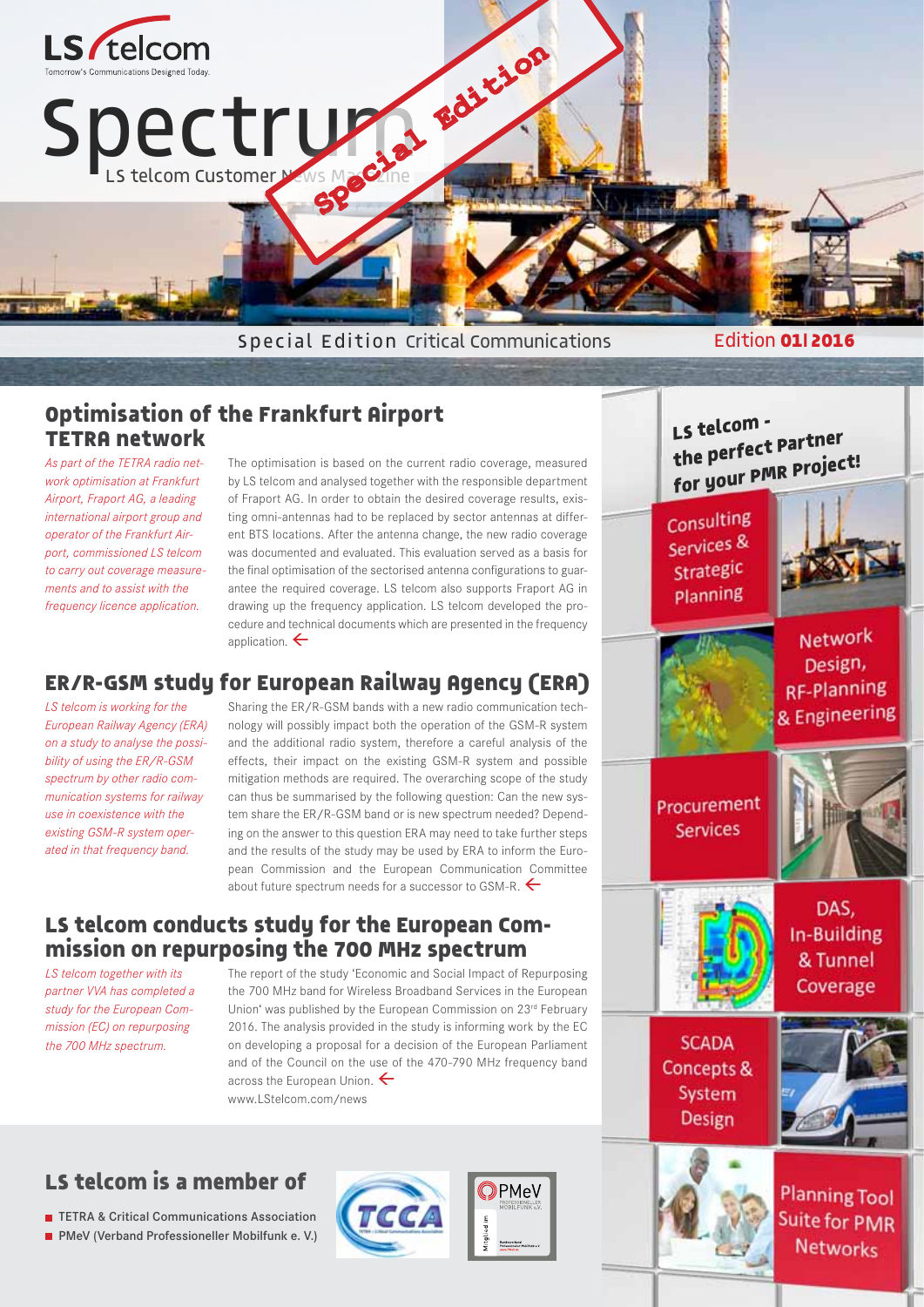# **TETRA measurements at BOS sites via remotely piloted aircraft**

*Colibrex, a 100% subsidiary of LS telcom, carried out measurements of individual TETRA BOS\* radio antenna systems using a specially equipped Remotely Piloted Aircraft (RPA).* 

The objective of the measurements was to verify propagation characteristics and validate the new antenna settings after structural alteration works. Conventional measurement methods merely provide results which are developed under laboratory conditions. Measurements via remotely piloted aircraft, on the other hand, obtain results under real operating conditions. The RPA records the real radiated field strength and then calculates the horizontal and vertical antenna pattern. This way, errors in the antenna structure can be analysed. The antenna radiation patterns gained from the measurements can also be directly imported into planning tools, such as CHIRplus\_BC of LS telcom, and hence provide improved simulation results, and optimise radio network planning.  $\leftarrow$ 

\* digital network of German security authorities and organisations



Picture: Multicopter with control and measurement units

### **Frankfurt Metro: Emergency services will soon communicate via modern TETRA network**

*LS telcom planned the indoor digital TETRA network for the underground railway of Municipal Transport Services of Frankfurt (Verkehrsgesellschaft Frankfurt, VGF).* 

The Frankfurt underground counts 27 underground stations and tunnel stretches of a total length of 48 km. The project includes all planning stages, from the pre-planning and as well as assistance during the tender awards. The LS telcom experts

developed the technical concept for the integration of TETRA technology, which comprises a redundancy, handover and security concept. Part of the first delivery was the planning of the base station locations, the signal and cable routing plans, coverage and

was delivered and accepted by the responsible authorities. The next steps will cover the preparation of the tender documents, as well as a project schedule for the construction phase until commissioning.

Finally, LS telcom will provide consultancy services for the tender process and the bid evaluation.  $\leftarrow$ 

#### the preparation of approval reports for the regulator, to the creation of the tender documents and tender support and finally the preparation of

capacity planning, electromagnetic compatibility (EMC) certificates and positioning of network equipment. The planning for permission to build

### **LS telcom plans digital radio coverage for road tunnels in Hessen**

*TETRA network planning services for Hessen Mobil.* 

Hessen Mobil, the administrative authority for road and transport management in Hessen, commissioned LS telcom to design a planning concept for the digital radio coverage of five road tunnels in the Federal Land of Hessen.

The objective of the introduction of a nationwide standardised digital voice and data radio system for the German public safety authorities and organisations (short: BOS) is a high-quality radio coverage in all major areas, even inside buildings and other vital

entities such as road tunnels.

Generally, indoor radio coverage of road tunnels, regardless of the selected coverage category, cannot be guaranteed by a TETRA outdoor base station. This is why LS telcom took all the necessary measures to provide indoor coverage for security and relief units in all the tunnels under the responsibility of Hessen Mobil.

LS telcom carried out the following tasks:

• Planning of the active components of the BOS indoor digital radio coverage for the connection of the road tunnels.

- Verification and provision of evidence that the connection of the road tunnels to the TETRA base station can be achieved respecting the required redundancy conditions.
- Preparation of tender documents for the delivery and installation of the passive and active components.
- Implementation of and support with procurement procedures.  $\leftarrow$

# **LS telcom protects your radio links from interference by wind turbine generators**

*In the light of the energy revolution, a large number of wind turbine generators (WTG) is being built increasingly causing interference to existing microwave links.* 

When towers and rotors of wind turbine generators (WTG) intercept with the protection zone of microwave links, the transmission quality and link availability may no longer be guar-

81.3 VEA<sub>1</sub> WTG with radius otected zone of the rotor blades of radio link (blue) (red)

anteed. Commissioned by interior ministries, network operators and wind turbine operators,

LS telcom has already examined the impact of many plan-

ned wind turbines on radio links. First, the planned locations for wind turbines and the radio relay links are displayed in the GIS system.

LS telcom radio experts then identify the frequencies of the microwave links under examination. The required safety distance is calculated at the point where the WTG is closest to the radio link. The safety distance depends on the location of the wind turbines to the radio field, the geometry and the frequency of the microwave link. The higher the frequency, the shorter is the safety distance. The figure shows the wind turbine with the

radius of the rotor blades (blue circle) which overlaps with the protected zone of the radio link (in red).

In this case the experts use a threedimensional view to check whether the planned wind turbines comply with the safety distance to the radio link, both vertically and horizontally, or if the rotor blades intercept with the link. Should the distance be insufficient, LS telcom looks at technical solutions together with the planer of the wind turbine.  $\leftarrow$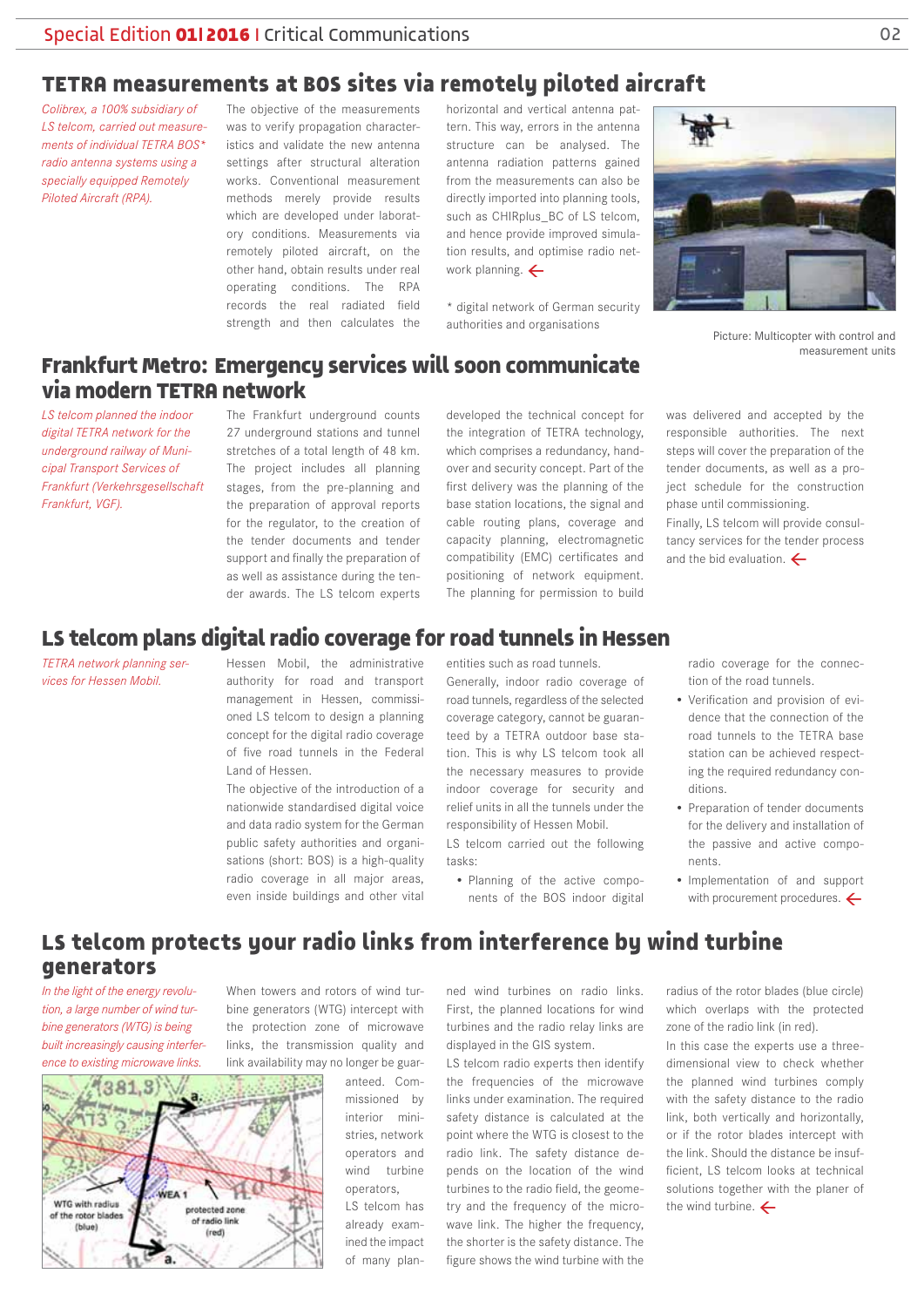# **Radio coverage optimisation for Shell petroleum platform**

*LS telcom successfully completed the radio coverage optimisation for the Shell Malikai offshore petroleum platform.*

Staff on the platform will communicate via handheld and fixed terminals by means of a TETRA network infrastructure. As the majority of inner parts of the platform, such as the living areas, consists of thick steel walls and noise-reducing wall elements, which result in a high attenuation of radio signals, a Distributed

Antenna System (DAS) is required for indoor radio coverage.

LS telcom engineers carried out a complete radio frequency (RF) study. They prepared a 3D vector model of the platform and performed a coverage simulation of the initially planned distributed antenna system. Then they elaborated modifications

#### **PPDR since WRC-15**

WRC-15 identified spectrum in the 694-894 MHz frequency band to facilitate mobile broadband communications for robust and reliable mission critical emergency services in public protection and disaster relief (PPDR), such as police, fire, ambulances and disaster response teams.\* The development of user scenarios, the deterto the initial design and simulated the coverage for different TETRA DAS scenarios. They finally recommended an optimised TETRA network design, which will be implemented on the new Shell platform to be installed 110 km offshore Sabay, Malaysia.  $\leftarrow$ 

mination of capacity and spectrum requirements, the selection of the most appropriate technology and the design and procurement of networks is where LS telcom's expertise can support organisations with the move to new PPDR networks and technologies. < \* \* Source: ITU

#### **Greater reliability for BOS network Hamburg** *LS telcom supports the central*

*office for digital radio Hamburg of the Ministry of Internal Affairs and Sport in the planning and implementation of necessary changes in the grid connection of TETRA radio sites of the BOS network Hamburg.*

LS telcom performs the radio planning of the BTS connections (such as microwave links) and plans the emergency power supply of BOS sites. Besides the planning, the scope of service includes the procurement specifications.  $\leftarrow$ 

# **Ad-hoc broadband data network for PPDR (Public Protection and Disasterlief)**

*LS telcom develops swarm mission planning tool for vehicular ad-hoc communication & remote sensor network.*

In a joint Franco-German research project, LS telcom developed a swarm mission-planning tool, which builds and controls an ad-hoc communication and remote sensor network based on unmanned airborne vehicles (UAVs) and unmanned ground vehicles (UGVs).

The aim of the project, which comprises a consortium of French and German companies and research institutions, was to provide a broadband communication network for rescue forces and the ability to inspect the disaster area.

The network is made up of a swarm of drones and ground vehicles, which carry a transmitter and receiver for data transmission as well as a GPS





system for positioning. In addition, they carry cameras on board for realtime media footage of the disaster area - especially useful for otherwise inaccessible areas. Other possible payloads are radioactivity sensors, for example, in case of nuclear power station incidents. The vehicular adhoc network serves as emergency data communication link for rescue forces. The drones and ground vehicles streamline the information from their payload in real-time to the control station of the relief units.

With the help of the integrated GPS on the drones, the software displays the network of drones and ground vehicles in real-time on the map. At the same time battery status, height, and received power are displayed to control and ensure the connection between the vehicles while they are moving.

In a second step, the software will be Picture: Real-time Network Display able to simulate the ad-hoc network service).  $\leftarrow$ 

in advance. It will simulate the radio coverage for each vehicle on the move and will send pre-programmed waypoints to the drones before take-off. The mission-planning software will help crisis managers to reduce the time for network deployment considerably, indispensable during a crisis. The ad-hoc broadband network was tested in demonstrations taking place in Dortmund/Germany, in April 2015, and Toulouse/France, September 2015, with potential users of the system, the German professional fire brigade and the Landeskriminalamt (the German state office of criminal investigation). Apart from LS telcom, CEA, Airbus DS, Groupe Intra and Onera took part in the project as well as the Technical Universities of Dortmund and Aachen, the Fraunhofer Institute, Mirion Health Physics and the Kerntechnischer Hilfsdienst (KHG, German nuclear emergency